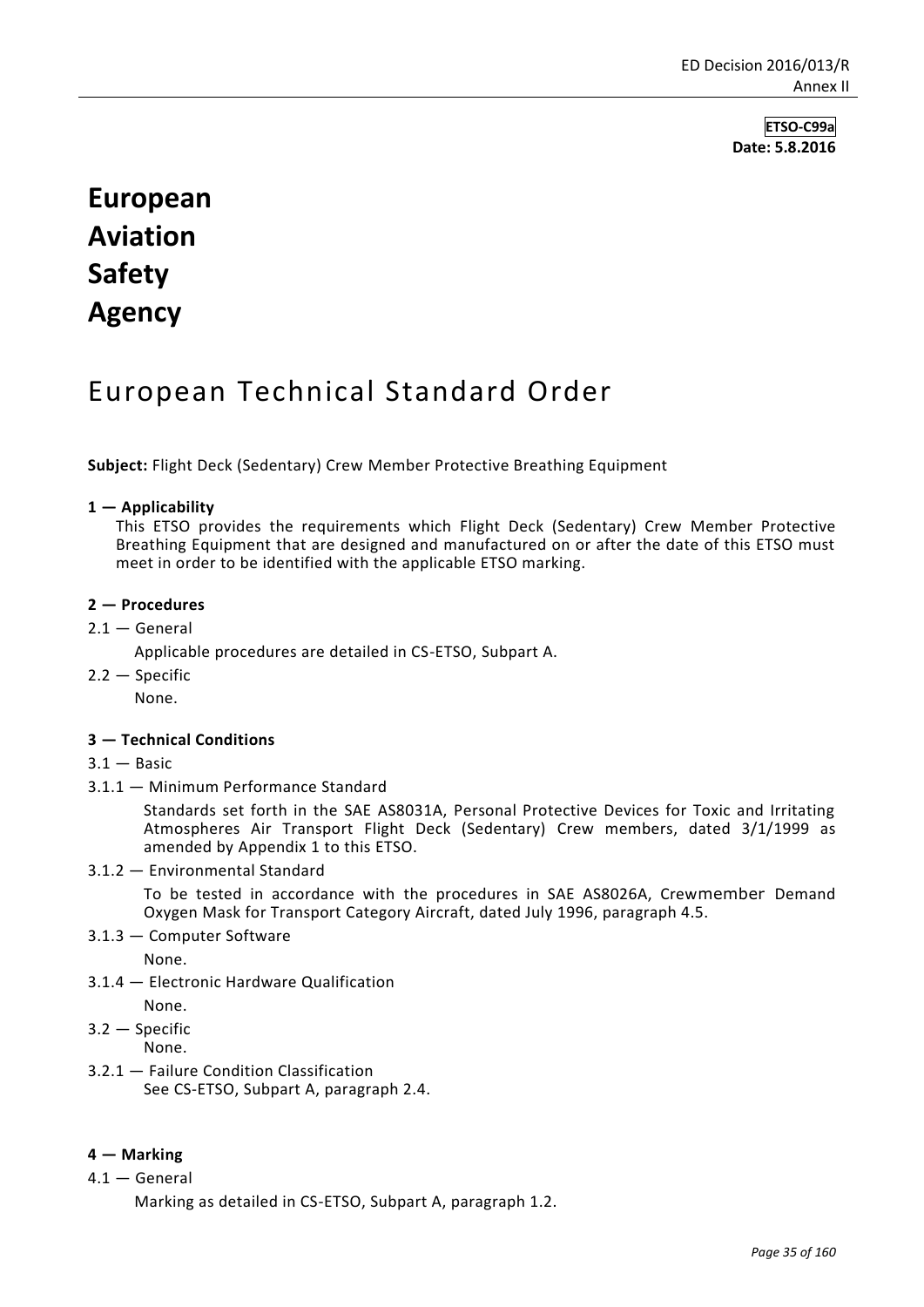### **ETSO-C99a**

## 4.2 — Specific

In addition to 4.1, the mask assembly shall be marked with the following:

- (1) Size (if more than one size is manufactured),
- (2) Type (as specified in ETSO-C89a, paragraph 3), and
- (3) 'Beards will not seal', if applicable.

# **5 — Availability of Referenced Document**

See CS-ETSO, Subpart A, paragraph 3.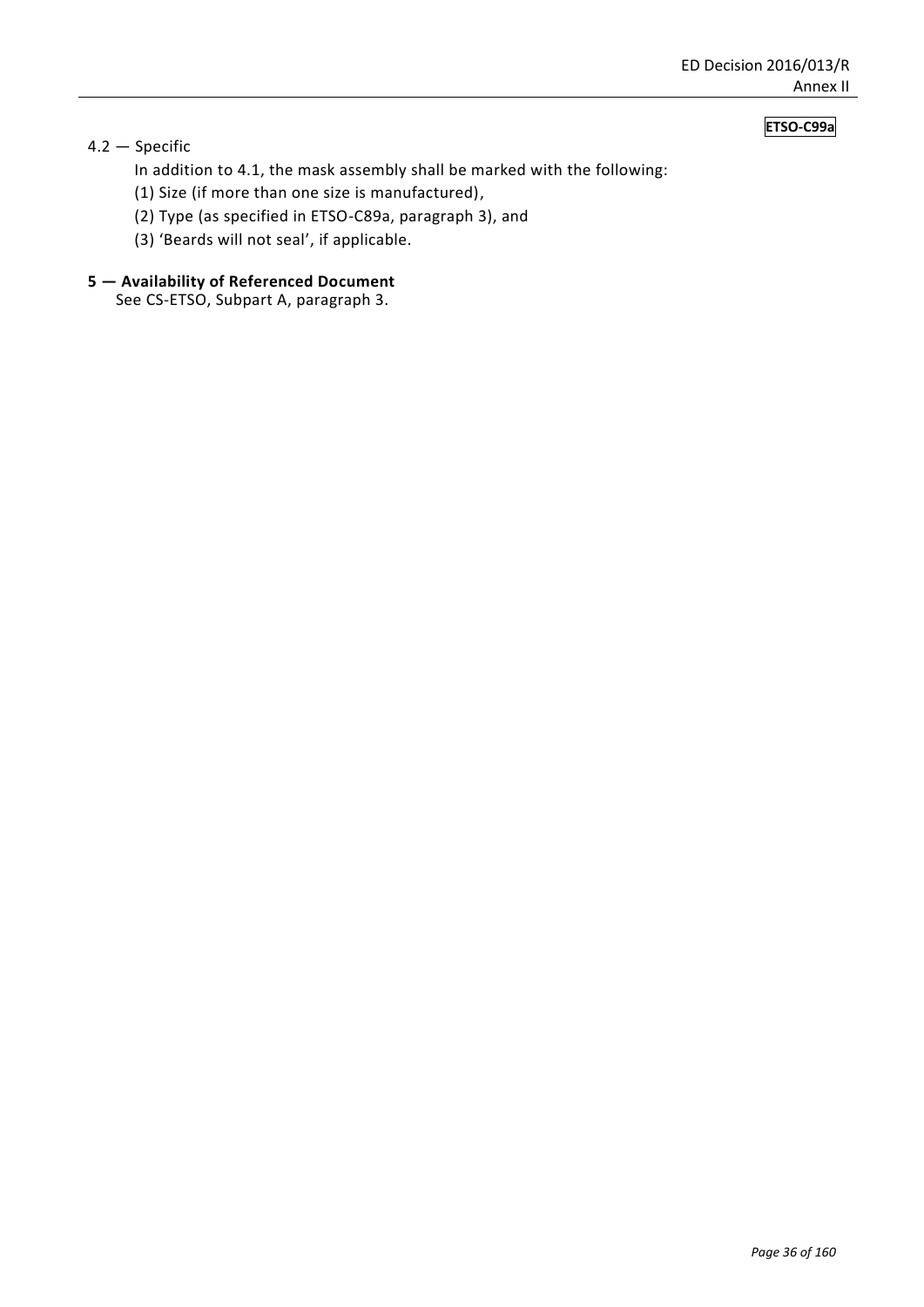**ETSO-C99a Appendix 1**

#### **APPENDIX 1**

#### **MPS FOR FLIGHT DECK (SEDENTARY) CREWMEMBER PROTECTIVE BREATHING EQUIPMENT**

The applicable standard is SAE AS8031A, Personal Protective Devices for Toxic and Irritating Atmospheres Air Transport Flight Deck (Sedentary) Crewmembers, dated March 1999. It shall be modified as follows:

| AS8031A section:                               | <b>Action:</b>                                                                                                                                                                                                                                                                                                                                                                                                                                                            |
|------------------------------------------------|---------------------------------------------------------------------------------------------------------------------------------------------------------------------------------------------------------------------------------------------------------------------------------------------------------------------------------------------------------------------------------------------------------------------------------------------------------------------------|
| Section 1, SCOPE                               | To be disregarded.                                                                                                                                                                                                                                                                                                                                                                                                                                                        |
| Paragraph 7.1<br>a. Resistance to Flammability | To be revised:                                                                                                                                                                                                                                                                                                                                                                                                                                                            |
|                                                | The device shall be designed, including packaging, (except small<br>parts like knobs, triggers, fasteners, seals, and electrical parts) of<br>materials that don't contribute significantly to the propagation of a<br>fire, and that comply with CS 25.853(a), Appendix F, Part I(a)(1)(iv).                                                                                                                                                                             |
| Paragraph 7.1j                                 | To be revised:                                                                                                                                                                                                                                                                                                                                                                                                                                                            |
|                                                | 'ANSI/ASSE Z87.1-2003, "Occupational and Educational Eye and<br>Face Protection Devices."                                                                                                                                                                                                                                                                                                                                                                                 |
| Paragraph 7.1k                                 | To be revised:                                                                                                                                                                                                                                                                                                                                                                                                                                                            |
|                                                | 'ANSI/ASSE Z87.1-2003, (Table 8) "Optical Quality, Normal Corrective<br>Vision." Clear versus yellow tint and vision distortion testing for<br>thermal protection.'                                                                                                                                                                                                                                                                                                       |
| Paragraph 8.1                                  | To be revised:                                                                                                                                                                                                                                                                                                                                                                                                                                                            |
|                                                | 'Cleaning and Sterilising: Except for non-reusable or disposable<br>systems, it must be ensured that cleaning and sterilising the device is<br>possible without major disassembly and adverse effects on operation<br>performance. The cleaning<br>method must<br>be<br>either<br>and<br>manufacturer-recommended, or according to SAE ARP 1176, Oxygen<br>System Component Cleaning and Packaging. Cleaning and sterilising<br>procedures shall be included in the CMM.' |